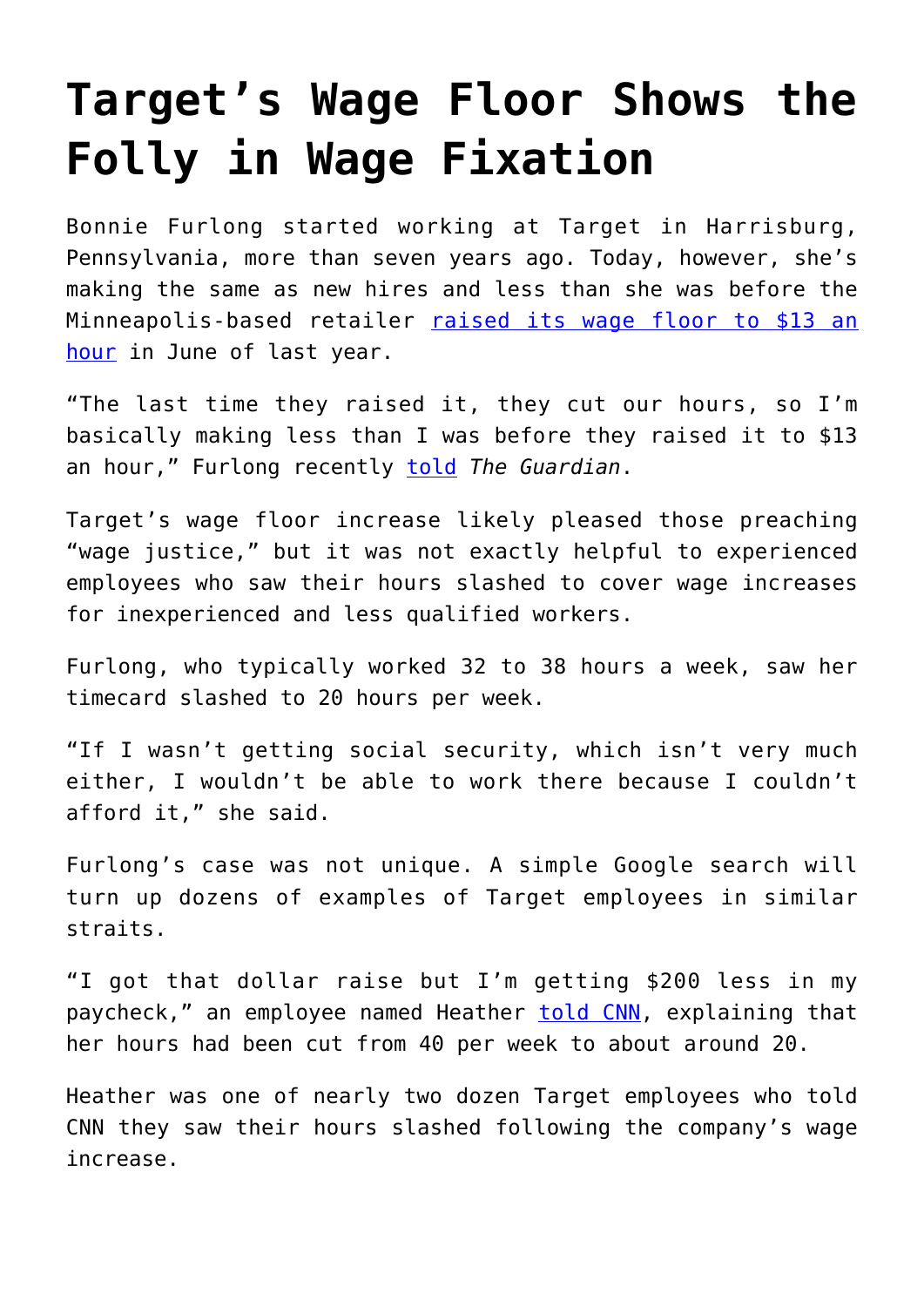## **Tradeoffs and the Folly of "Wage Justice"**

Target, which announced a goal of hitting a \$15 wage floor by the end of 2020, was no doubt responding to pressure from Fight for \$15, a well-organized labor movement advocating a \$15 wage floor for all US workers.

Why \$15 an hour? It's a good question. The answer is no reason at all. As economist Antony Davies and political scientist James Harrig[an](https://fee.org/articles/the-case-for-abolishing-minimum-wage-laws/) pointed out, the \$15 figure was simply an [arbitrary number](https://fee.org/articles/the-case-for-abolishing-minimum-wage-laws/) political organizers plucked from the sky because of its monetary and alliterative appeal.

[Wages](https://fee.org/learning-center/concepts/wages/take-this-job-and-shove-it-at-the-margin/), however, are not arbitrary. They are closely linked to productivity, which is why economists say [the best way to](https://www.americanexperiment.org/2017/06/increasing-productivity-not-the-minimum-wage-is-the-way-to-increase-workers-pay/) [boost wages](https://www.americanexperiment.org/2017/06/increasing-productivity-not-the-minimum-wage-is-the-way-to-increase-workers-pay/) is to boost productivity, whether through capital investment, training, or otherwise. By raising its wage floor without increasing productivity, Target was simply benefiting one segment of its workforce (new hires and inexperienced workers) at the expense of another (experienced and higherskilled workers).

To be fair, Target did *try* to increase productivity. Take the case of Marie Biggs of Dallas, who worked at Target for 14 years.

"I planned on retiring from Target," she told *The Guardian*. "They more than doubled my workload, cut my hours."

Simply demanding workers do more work in less time is an attempt to increase productivity, if not a particularly effective one. (Capital investment, training, and education are generally sounder methods.) But Target didn't just increase Biggs's workload while cutting her hours. The company also eliminated her benefits (Target only offers health insurance to workers who meet a 30-hour per week threshold).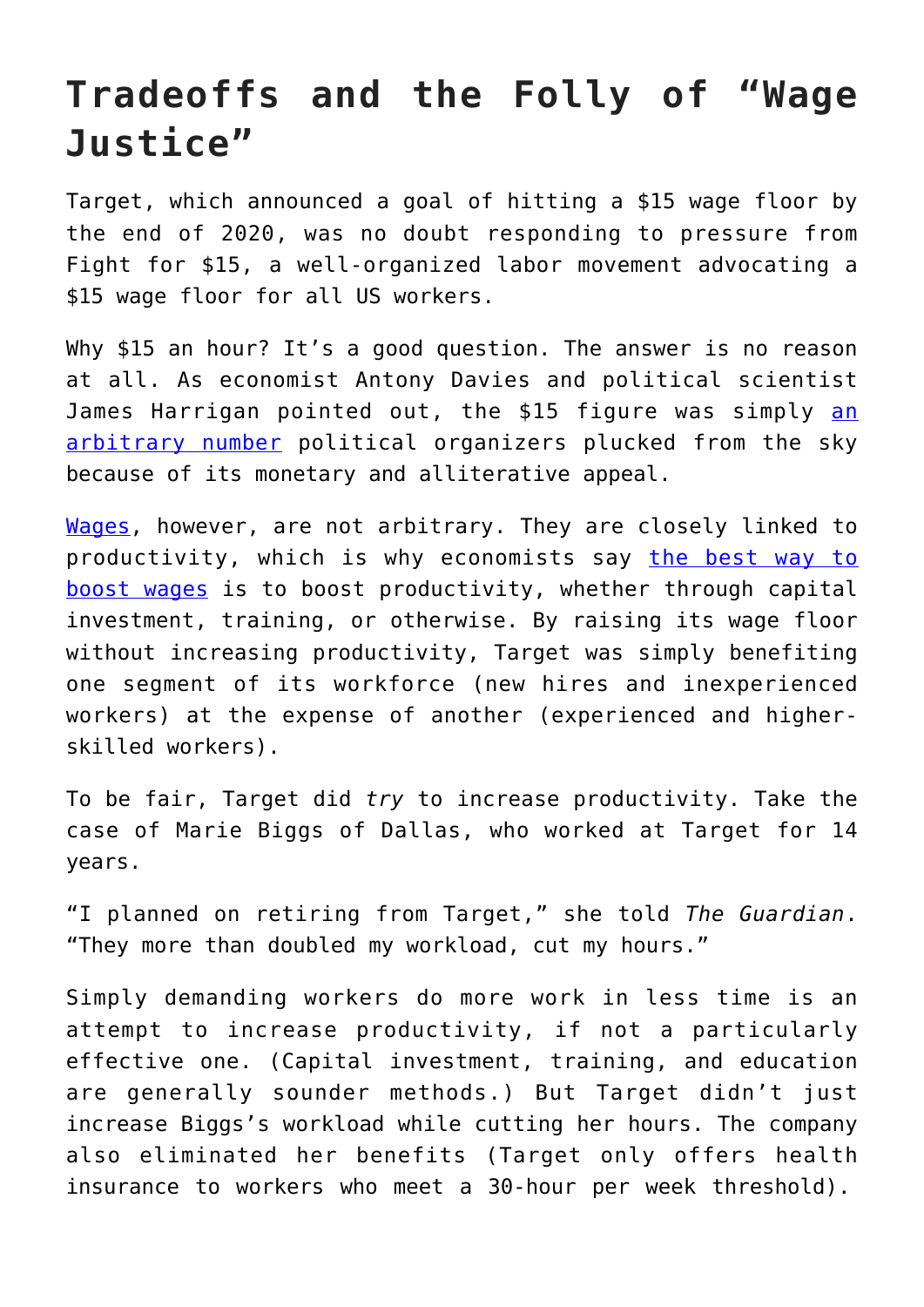The result? In July, while Fight for \$15 champions were still reveling in their political victory and [talking about raising](https://www.washingtonexaminer.com/news/rashida-tlaib-the-federal-minimum-wage-should-be-20-an-hour) [the federal minimum wage to \\$20 an hour](https://www.washingtonexaminer.com/news/rashida-tlaib-the-federal-minimum-wage-should-be-20-an-hour), Biggs quit. Target lost an experienced employee, and Biggs was out of a job.

It's a sad story, but it's also a predictable one. Economist John Phelan [last year noted](https://fee.org/articles/4-ways-employers-respond-to-minimum-wage-laws-besides-laying-off-workers/) that employers respond to arbitrary wage increases in four ways: 1) they cut employee hours; 2) they ask more of workers; 3) they reduce other forms of remuneration; 4) they replace human workers with machines.

Reports show that Target took each of these steps following its wage hike announcement. *The Wall Street Journal* [reports](https://www.wsj.com/articles/stores-and-shoppers-agree-self-checkout-is-hard-11581606705) the retail giant is adding thousands of self-checkout machines to reduce labor costs.

Workers like Biggs and Furlong saw their hours slashed, benefits reduced, and workloads increased with only a modest bump in hourly pay (or none at all). Thousands of others will simply not be hired, since the price of their labor is too high.

## **The Moral of Target's Story**

The moral of the story is hard to miss.

"It's almost as though hourly wages are only one part of a worker's compensation – and that hiking wages might cause other, unintended consequences," Eric Boehm [dryly noted](https://reason.com/2019/10/21/target-15-bucks-per-hour-didnt-work-out/) at *Reason* following news reports of the tradeoffs Target employees experienced.

Indeed.

The truth is, neither politicians nor social justice advocates are in a position to know what employees should be compensated. They cannot circumvent economic laws or magically make workers more productive simply by ordering companies to pay a wage they feel is appropriate .